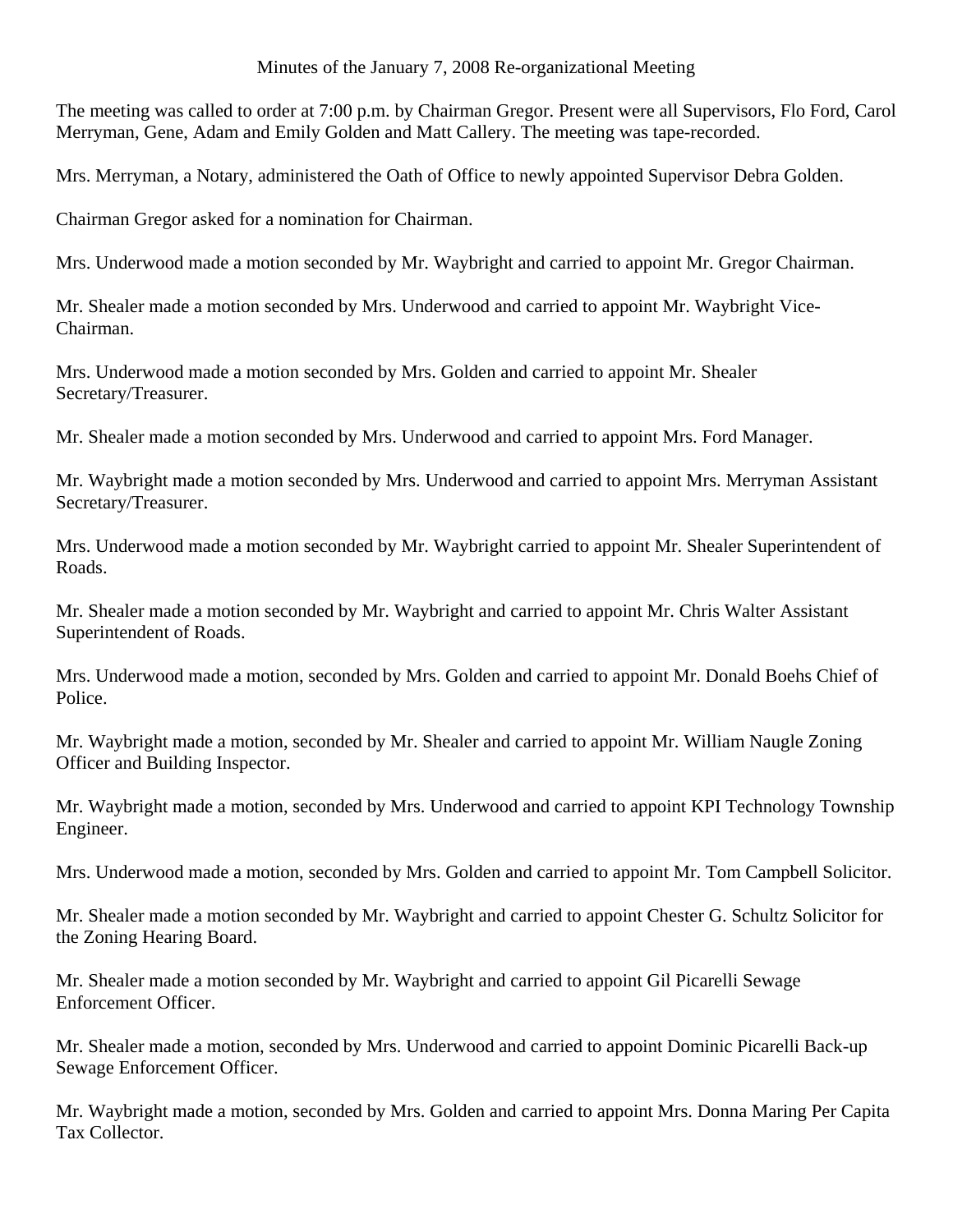Mr. Shealer made a motion, seconded by Mrs. Underwood and carried to set the tax collector's compensation at 3% at discount, 5% at par and 10% at penalty.

Mr. Waybright made a motion seconded by Mrs. Underwood and carried to appoint York Adams Tax Bureau as collector of Earned Income and Local Services Taxes and Mrs. Golden as the township's representative to the York Adams Tax Bureau and Mrs. Ford as the alternate representative.

Mr. Shealer made a motion seconded by Mrs. Underwood and carried to appoint Ron Bower Chairman of Vacancy Board.

Mrs. Underwood made a motion seconded by Mr. Waybright and carried to appoint Ken Kuntz Director of Emergency Management.

Mr. Shealer made a motion seconded by Mrs. Underwood and carried to appoint Steve Higgs Deputy Director of Emergency Management.

Mrs. Underwood made a motion seconded by Mr. Shealer and carried to continue meeting on the  $2<sup>nd</sup>$  and  $4<sup>th</sup>$ Tuesdays of each month at 7:00 p.m. and holding a workshop on the Friday morning proceeding at 8:30 a.m.

Mr. Shealer made a motion, seconded by Mrs. Golden and carried to retain Adams County National Bank and Pennsylvania Local Government Investment Trust (PLGIT) as depositors for the Township's funds.

Mr. Shealer made a motion seconded by Mrs. Underwood and carried to authorize all Supervisors to attend the 2008 State Convention in Hershey, PA.

Mr. Waybright made a motion seconded by Mr. Shealer and carried to bond the Manager, Treasurer, and Assistant Treasurer for 1,500,000.00.

Mrs. Underwood made a motion seconded by Mr. Waybright and carried to appoint Lori Bridel to the Zoning Hearing Board for a three-year term expiring 2/1/11.

Mrs. Underwood made a motion seconded by Mr. Waybright and carried to form Committees as follows:

| <b>FINANCE</b>                | Mr. Gregor and Mr. Shealer               |
|-------------------------------|------------------------------------------|
| <b>ECONOMIC DEVELOPMENT</b>   | Mrs. Golden and Mrs. Underwood           |
| <b>PUBLIC SAFETY</b>          | Mrs. Underwood and Mr. Gregor            |
| <b>HIGHWAY ADMINISTRATION</b> | Mr. Shealer and Mr. Waybright            |
| PARK AND RECREATION           | Mr. Waybright, Mrs. Golden and Mrs. Ford |
|                               |                                          |

Mr. Waybright made a motion seconded by Mrs. Golden and carried to adopt the following Resolution:

## **RESOLUTION 08-01**

# **A RESOLUTION ELIMINATING EMPLOYEE CONTRIBUTIONS TO THE POLICE PENSION PLAN FOR 2008**

 BE IT RESOLVED AND ENACTED by the Authority of Cumberland Township, Adams County, Commonwealth of Pennsylvania, by the Board of Supervisors, it is hereby resolved and enacted as follows:

The conditions required by Act 600 allowing for the elimination of employee contributions to the Police Pension Plan have been met;

\*\* The condition of the plan is such that contributions may be reduced, or eliminated, as evidenced by an actuarial study;